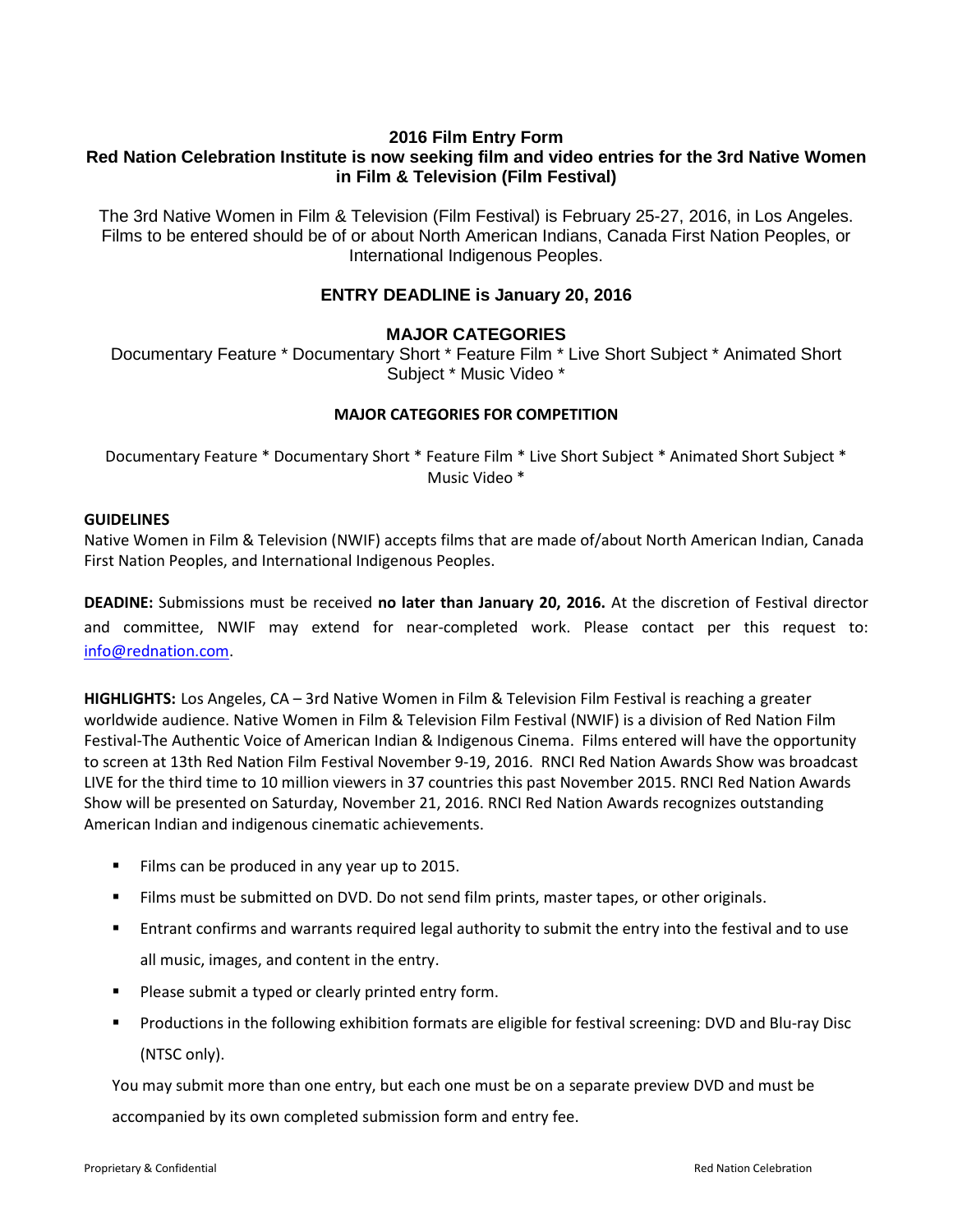If your film is selected, the festival will also request the following items to maximize exposure for your film:

posters, director's photos, trailer and clips.

NWIF does not pay rental fees! NWIF invests our resources in producing your work and promoting your film that also includes possible distribution resources.

### **SHIPPING**

Entrants are responsible for all shipping cost to and from the NWIF Los Angeles office.

### **SELECTION | JUDGING**

Film entries will be reviewed by industry professionals and Red Nation selection committee. If film entry is accepted, entrant will be notified by email. Please be sure to keep us updated regarding any changes to your email address.

### **PRESS KIT (Email)**

For publication, entrant will be required to submit Press Kit with a digital format is desired. Press kit must include four high resolution photos (jpg or tiff), including poster of film must be emailed to: [rednation@rednation.com](mailto:rednation@rednation.com) with film title and press kit written in "Subject" line.

#### **ENTRY FEE**

Each entry must be accompanied with an entry fee of \$10.00. Fees cover registration. Fees may be paid by check or money order to: Red Nation Celebration 9420 Reseda Blvd, Ste 352 Northridge, CA 91324

Or payment can be made online at [www.nativewomenfilmtv.com](http://www.nativewomenfilmtv.com/)

**Native Women in Film & Television (Film Festival), Red Nation Film Festival and RNCI Red Nation Awards Show** is produced annually by Founder/President of Red Nation Celebration, Ms. Joanelle Romero (Awardwinning Director, Producer, Actor, and Humanitarian).